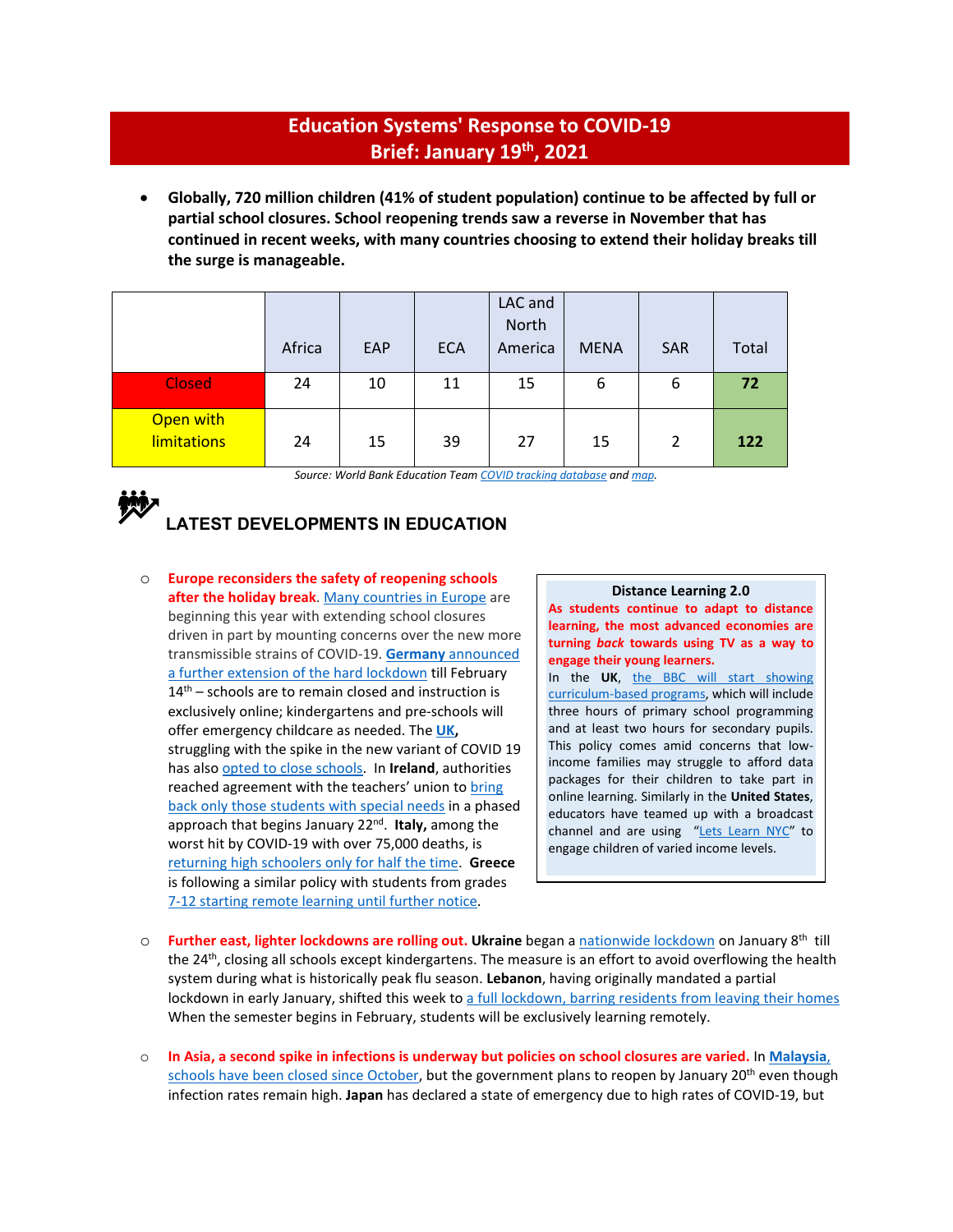has opted to kee[p schools open.](https://www.nytimes.com/2021/01/07/world/asia/japan-tokyo-state-of-emergency.html) In **Sri Lanka**, 11th grade "O Level" examinations have been rescheduled for March and the government ha[s made the decision to reopen schools](http://www.dailynews.lk/2021/01/04/local/237848/schools-reopen-jan-25-grade-11-students) beginning this week for early grades and by January 25th [\(except for in the western province\)](http://www.dailynews.lk/2021/01/04/local/237848/schools-reopen-jan-25-grade-11-students) for 11th graders. In **India,** some states have reopened high schools, but still about 320 million students remain at home with vulnerable students [facing harsher consequences.](https://www.washingtonpost.com/world/asia_pacific/india-coronavirus-school-closures/2020/12/23/7e80f628-3efc-11eb-b58b-1623f6267960_story.html) 

- o **In North America,** the Government of **Canada** will keep schools closed for a week longer. [Exceptions of](https://www.cbc.ca/news/canada/montreal/quebec-weighs-extending-school-closures-past-jan-11-parents-worry-1.5862544)  [closures are limited to specialized schools](https://www.cbc.ca/news/canada/montreal/quebec-weighs-extending-school-closures-past-jan-11-parents-worry-1.5862544) for vulnerable students. In the **United States**, policies are decentralized with some school systems open while others only offering remote learning. Congress is sending more relief money to schools, and the new Administration has announced it plans to return most students to school within 100 days of taking power. In the meantime, [coronavirus-related costs and](https://www.nytimes.com/2020/12/22/us/public-schools-enrollment-stimulus.html)  [declining state funding tied to student enrollment](https://www.nytimes.com/2020/12/22/us/public-schools-enrollment-stimulus.html) are driving districts toward a financial crisis.
- o **Across Africa, countries move towards school reopening after months of closure.** Schools in **Kenya** reopened in early January after being closed since March due to the coronavirus. But Kenya ha[s yet to](https://www.voanews.com/africa/kenyan-schools-reopen-despite-coronavirus-concerns)  [contain the pandemic and there are concerns among teachers](https://www.voanews.com/africa/kenyan-schools-reopen-despite-coronavirus-concerns) and parents about being exposed to the infection. In **Ghana**[, all levels of public and private schools will reopen](https://africa.cgtn.com/2021/01/04/ghana-to-reopen-school-after-9-month-closure/) this month after about a 9-month closure. In South Africa[, schools are scheduled to reopen](https://www.iol.co.za/dailynews/news/unions-mull-over-decision-to-challenge-school-reopening-dates-6f44de09-b1e9-4088-9293-c93f93ceb6db) on January 27<sup>th</sup>.

## ╞ **RESEARCH AND LATEST FINDINGS**

- o **A recent study explores the relationship between distance learning and the mental health of proxy educators**. Parents with children who struggled with distance learning experienced elevated mental [distress.](https://journals.sagepub.com/doi/pdf/10.3102/0013189X20978806) Given the relationship between teacher burnout and student outcomes, the study emphasizes the importance of supporting parents during this time to improve students' schooling.
- o **Latest research on the impacts of COVID-19 on learning summarized.** This Global Education Evidence Advisory Panel's [report](http://documents1.worldbank.org/curated/en/719211603835247448/pdf/Cost-Effective-Approaches-to-Improve-Global-Learning-What-Does-Recent-Evidence-Tell-Us-Are-Smart-Buys-for-Improving-Learning-in-Low-and-Middle-Income-Countries.pdf) on the "smart buys" for improving learning in low- and middle-income countries prepared by the World Bank, FCDO, and Building Evidence in Education.
- o **School reopenings have an effect on hospitalization?** The [study,](https://www.reachcentered.org/publications/the-effects-of-school-reopenings-on-covid-19-hospitalizations) by the National Center for Research on Education Access and Choice concluded that reopenings in the fall did not contribute to increased hospitalizations rates.
- o **Using cellphone data to track movement to more than 100,000 schools in the USA,** [researchers](https://osf.io/cr6gq/) at Columbia [University](https://osf.io/cr6gq/) found that closed classrooms were disproportionately composed of nonwhite students, as well as students with low math scores or limited English proficiency or who are poor enough to qualify for free meals.
- o **Professors from Harvard, Brown, Boston, and Tufts universities collaborated on a report**, titled ["Schools](https://globalepidemics.org/2020/12/18/schools-and-the-path-to-zero-strategies-for-pandemic-resilience-in-the-face-of-high-community-spread/)  [and the Path to Zero: Strategies for Pandemic Resilience in the Face of High Community Spread,](https://globalepidemics.org/2020/12/18/schools-and-the-path-to-zero-strategies-for-pandemic-resilience-in-the-face-of-high-community-spread/)" that contends community transmission should no longer be the sole metric used to guide school opening decisions.
- o **What do school closures mean for social mobility?** [Researchers in the UK](https://www.coronavirusandtheeconomy.com/question/what-do-school-closures-mean-social-mobility) find that further closures of schools to contain the spread of coronavirus are likely to exacerbate educational inequalities. Learning losses could have long-term consequences for the life chances of children from disadvantaged backgrounds.
- o **Concerns over educational gaps caused by online learning in Korea.** A recent survey by the Seoul Metropolitan Office of Education showed that 96% of respondents feel [there has been a learning gap since](http://www.koreaherald.com/view.php?ud=20201230000887)  [the beginning of the pandemic](http://www.koreaherald.com/view.php?ud=20201230000887) and identified the biggest factors as level of academic interest of parents and students, private education, and family economic conditions.